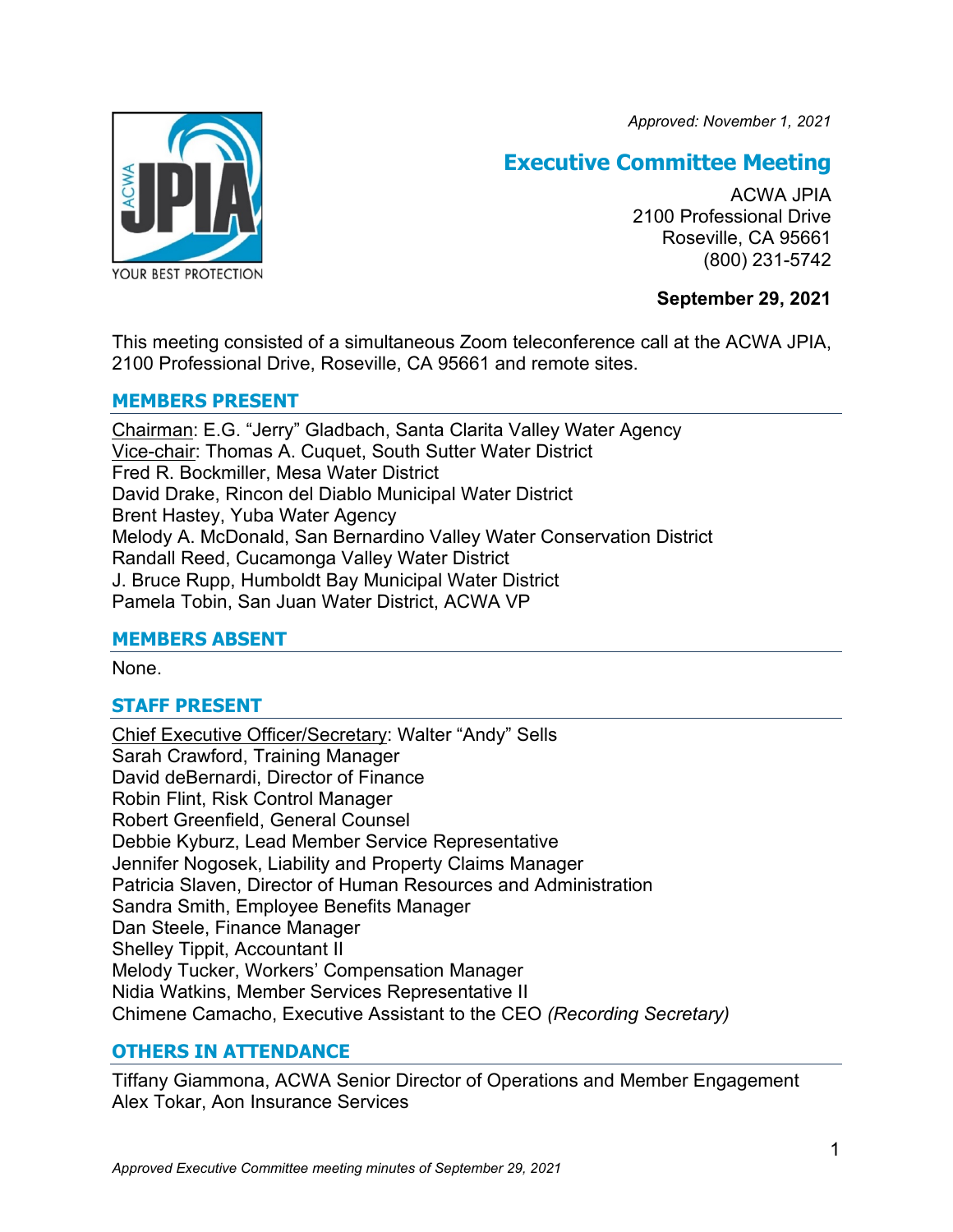## **WELCOME**

Chairman Gladbach welcomed everyone in attendance.

## **CALL TO ORDER AND ANNOUNCEMENT OF QUORUM**

Chairman Gladbach called the meeting to order at 1:01 p.m. He announced there was a quorum.

#### **PLEDGE OF ALLEGIANCE**

Chairman Gladbach led the Pledge of Allegiance.

## **ANNOUNCEMENT RECORDING OF MEETING**

Chairman Gladbach announced that the meeting would be recorded to assist in preparation of minutes. Recordings are kept 30 days following the meeting, as mandated by the California Brown Act.

## **PUBLIC COMMENT**

Chairman Gladbach noted that, as the agenda stated, members of the public would be allowed to address the Executive Committee on any agenda item prior to the Committee's decision on that item. Comments on any issues on the agenda, or not on the agenda, were also welcomed. No comments were brought forward.

#### **INTRODUCTIONS**

Chairman Gladbach introduced the Executive Committee and asked Mr. Sells to introduce staff and guests in attendance.

#### **ADDITIONS TO OR DELETIONS FROM THE AGENDA**

Chairman Gladbach asked for any additions to, or deletions from, the agenda. There were no additions or deletions from the agenda.

#### **CONSENT AGENDA**

Chairman Gladbach called for approval of the Consent Agenda:

M/S/C (McDonald/Hastey) (Bockmiller-Yes; Cuquet-Yes; Drake-Yes; Hastey-Yes; McDonald-Yes; Reed-Yes; Rupp-Yes; Tobin-Yes; Gladbach-Yes): That the Executive Committee approve the minutes of the July 16, 2021 and August 23, 2021; and approve the JPIA disbursements of: Vendor Payments, Employee Benefits Claim Payments, Payroll, and summary of confidential claims payments for the Liability, Property, & Workers' Compensation Programs: July 16-31, 2021; August 1-15, 2021; August 16-31, 2021; and September 1-15, 2021.

#### **ADMINISTRATION**

Meetings attended on behalf of the JPIA None reported.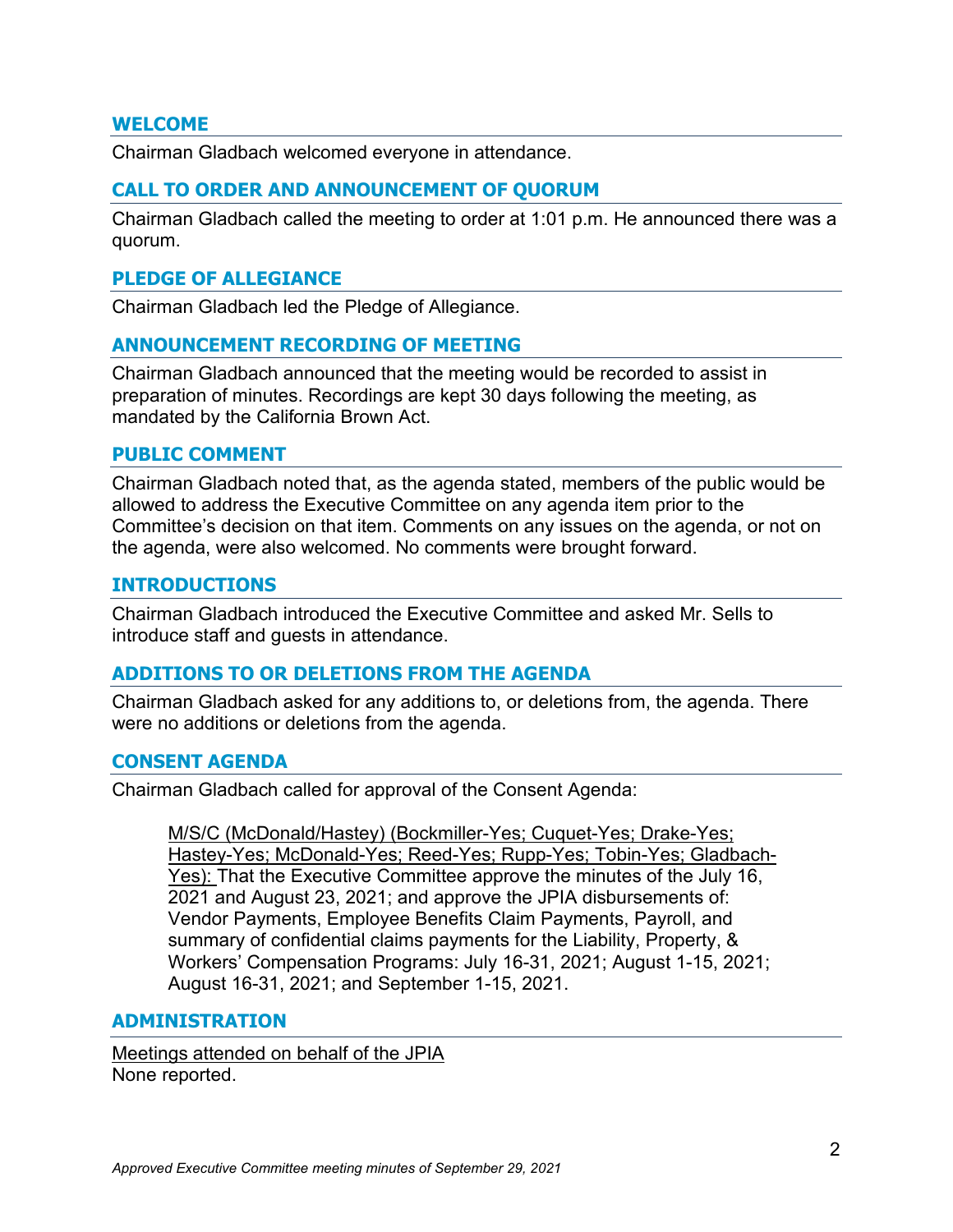Review and Approve the JPIA Meeting Calendar for 2022. Mr. Sells presented the proposed 2022 JPIA meetings calendar for approval.

M/S/C (Tobin/McDonald) (Bockmiller-Yes; Cuquet-Yes; Drake-Yes; Hastey-Yes; McDonald-Yes; Reed-Yes; Rupp-Yes; Tobin-Yes; Gladbach-Yes): That the Executive Committee approve the 2022 JPIA Meetings Calendar, as presented.

# **PROGRAMS**

Significant Claims

Pursuant to Government Code 54956.95, Ms. Nogosek and Mr. Greenfield reported on claims that had been previously presented for authority and has now been resolved:

- **Citizens Development vs. Vallecitos Water District (8/18/2011)** Claimant filed a complaint alleging nuisance, trespass, CERCLA and Inverse Condemnation against the District, County of San Diego, City of San Marcos, City of Escondido, and Hollandia Dairy. Claimant has settled with the District only. Legacy carriers paid all of the experts and defense costs plus \$803,370.78. The JPIA paid a total of \$196,629.21.
- **Presley vs. Palo Verde Irrigation District (6/3/2018)** This claim involved a failed canal bank due to erosion, which resulted in water flowing onto the claimant's property and into their home. The claim was resolved via mediation for a total of \$212,593.77.
- **Poland vs. Hi-Desert Water District (4/2/2020)** Claimant worked at the District for eight years. At the time of her lay off, she was earning \$130,000 annually. Claimant made allegations of gender discrimination and safety concerns against the GM. At mediation, a tentative agreement was reached to settle for \$205,000. Claimant agreed to a slightly lesser amount in exchange for the JPIA making two equal payments. One in 2021 and one in 2022.

# **EMPLOYEE BENEFITS PROGRAM COMMITTEE**

Director Rupp presented the recommendations of the Employee Benefits Program Committee from its meeting on August 18, 2021.

M/S/C (Rupp/Tobin) (Bockmiller-Yes; Cuquet-Yes; Drake-Yes; Hastey-Yes; McDonald-Yes; Reed-Yes; Rupp-Yes; Tobin-Yes; Gladbach-Yes): That the Executive Committee accept the recommendation of the Employee Benefits Program Committee to approve the transfer of Employee Benefits Program Reserves Fund in the amount of \$60 million to the California Water Insurance Fund (CWIF).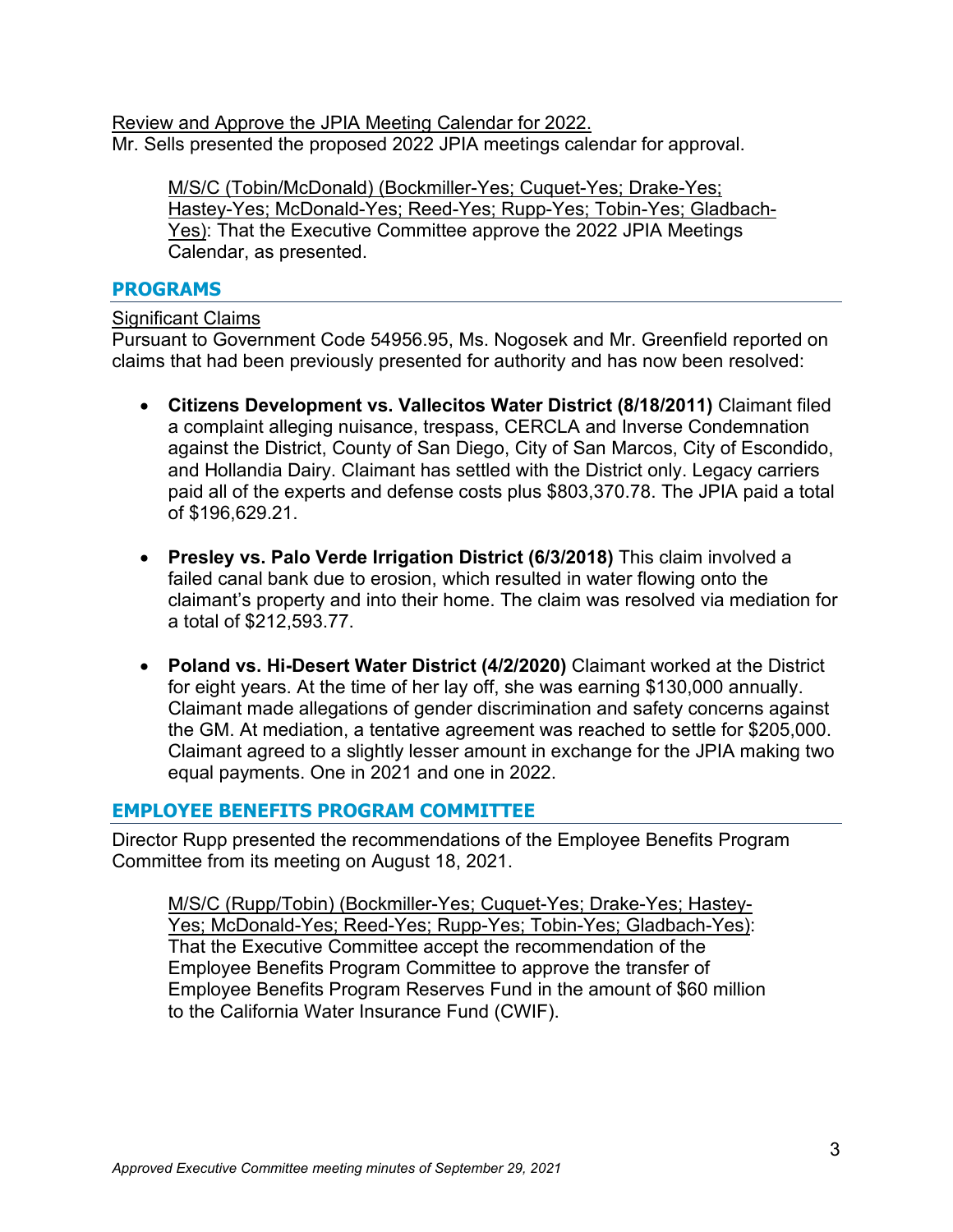# **PERSONNEL COMMITTEE**

Chairman Gladbach presented the recommendations of the Personnel Committee from its meeting on September 20, 2021.

M/S/C (Gladbach/Hastey) (Bockmiller-Yes; Cuquet-Yes; Drake-Yes; Hastey-Yes; McDonald-Yes; Reed-Yes; Rupp-Yes; Tobin-Yes; Gladbach-Yes): That the Executive Committee accept the recommendation of the Personnel Committee to approve 2021-22 Salary Schedule.

# **FINANCE AND AUDIT COMMITTEE**

Director Cuquet presented the recommendations of the Finance and Audit Committee from its meeting on September 27, 2021:

M/S/C (Cuqet/Rupp) (Bockmiller-Yes; Cuquet-Yes; Drake-Yes; Hastey-Yes; McDonald-Yes; Reed-Yes; Rupp-Yes; Tobin-Yes; Gladbach-Yes): That the Executive Committee accept the recommendation of the Finance and Audit Committee to approve the 2021-22 Investment Policy.

## **LIABILITY PROGRAM COMMITTEE**

Director McDonald presented the recommendations of the Liability Program Committee from its meeting on September 27, 2021.

M/S/C (Tobin/Drake) (Bockmiller-Yes; Cuquet-Yes; Drake-Yes; Hastey-Yes; McDonald-Yes; Reed-Yes; Rupp-Yes; Tobin-Yes; Gladbach-Yes): That the Executive Committee accept the recommendation of the Liability Program Committee to approve no revisions to the Memorandum of Liability Coverage, effective October 1, 2021.

M/S/C (Tobin/Rupp) (Bockmiller-Yes; Cuquet-Yes; Drake-Yes; Hastey-Yes; McDonald-Yes; Reed-Yes; Rupp-Yes; Tobin-Yes; Gladbach-Yes): That the Executive Committee accept the recommendation of the Liability Program Committee to approve the reinsurance terms, conditions, and premiums, as presented, effective October 1, 2021.

M/S/C (Tobin/Drake) (Bockmiller-Yes; Cuquet-Yes; Drake-Yes; Hastey-Yes; McDonald-Yes; Reed-Yes; Rupp-Yes; Tobin-Yes; Gladbach-Yes): That the Executive Committee accept the recommendation of the Liability Program Committee to approve no change in billing rate to members, as presented, effective October 1, 2021.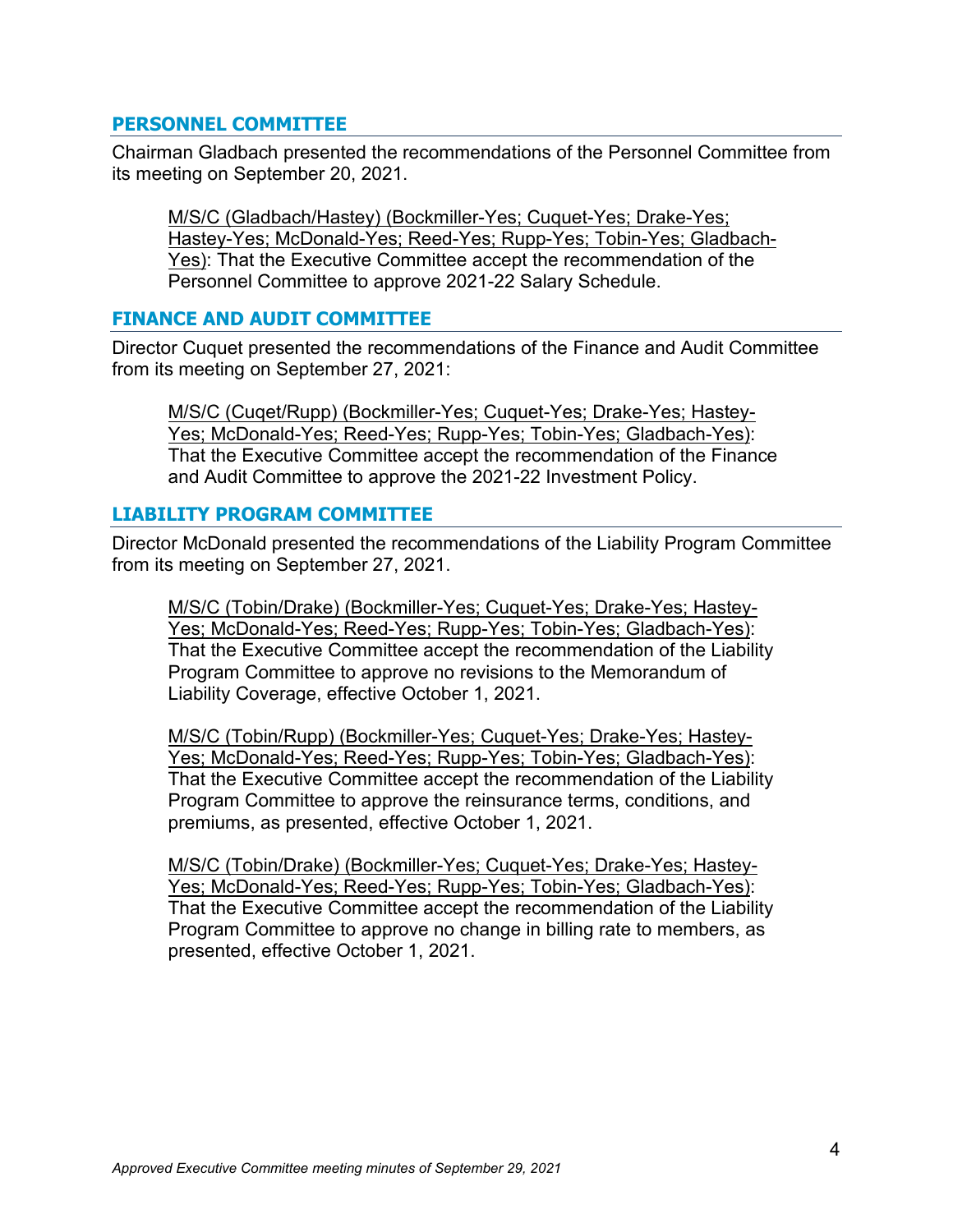## **MEMBERSHIP**

Review and take action on Membership Applications

Ms. Kyburz presented Bear Valley Basic Groundwater Sustainability Agency's application for admission to the Liability Program.

M/S/C (McDonald/Rupp) (Bockmiller-Yes; Cuquet-Yes; Drake-Yes; Hastey-Yes; McDonald-Yes; Reed-Yes; Rupp-Yes; Tobin-Yes; Gladbach-Yes): That the Executive Committee approve Bear Valley Basic Groundwater Sustainability Agency's application for admission into the Liability Program.

# **MISCELLANEOUS**

Future agenda items None.

## CEO and Managers' updates

Mr. Sells and JPIA managers updated the Executive Committee on relevant current issues. Items reported included:

- Current recruitment efforts: A job offer is pending for the Assistant Executive Officer position; the new Senior Accountant will start in October; applications are currently being accepted for the Administrative Assistant II and Risk Control/Sr. Risk Control Advisor positions
- Fire-related claims update
- New retiree Medicare Advantage plan: UnitedHealthcare
- New mental health plan: Modern Health
- Risk Control Grant program and application process
- Update on Risk Assessment Surveys and how they are conducted
- Workers' Compensation, Risk Control and Claims departments collaborating with the Training Department to develop safety related webinars
- Available online training resources and virtual learning courses

Ms. Giammona provided an update on ACWA's current activities and the upcoming Fall Conference in Pasadena. She also reported on the new ACWA Leadership Program.

#### General Counsel update

Mr. Greenfield provided an update on a new law signed by the Governor, AB 361 and its effect on the current Brown Act public meeting regulations.

Availability for next meeting: The Executive Committee is scheduled to meet at Fall Conference in Pasadena on November 29, 2021.

# **CLOSED SESSION**

Before proceeding into closed session, General Counsel announced the items to be discussed.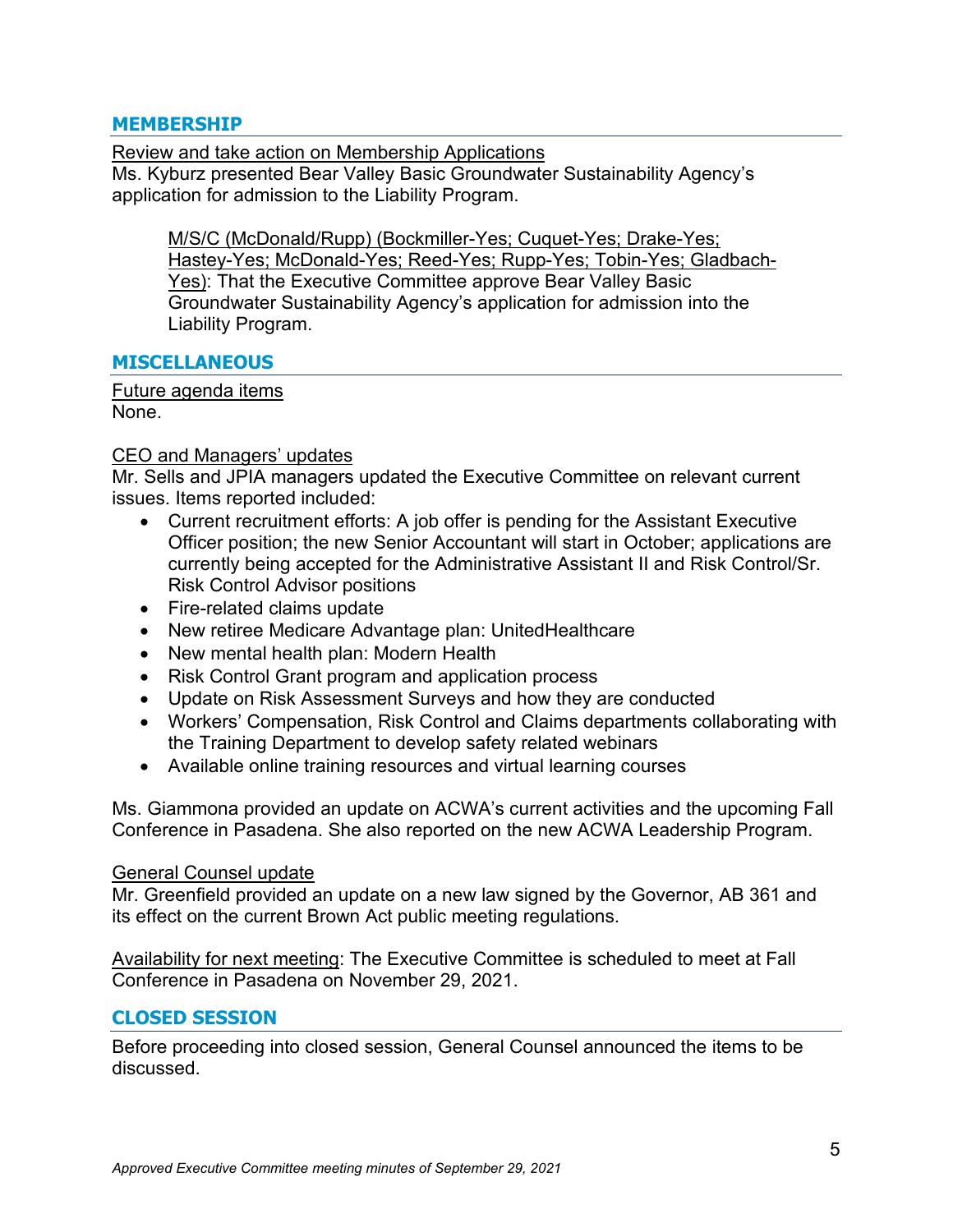M/S/C (Bockmiller/Rupp) (Bockmiller-Yes; Cuquet-Yes; Drake-Yes; Hastey-Yes; McDonald-Yes; Reed-Yes; Rupp-Yes; Tobin-Yes; Gladbach-Yes): That the Executive Committee adjourn to closed session.

- A. At approximately 2:41 p.m., the Executive Committee, upon advice of General Counsel, adjourned to closed session pursuant to pending Litigation under California Government Code Sec. 54956.95.
	- 1. City of Chula Vista v. Otay WD (DOL 10/6/2020)
	- 2. City of Chula Vista v. Otay WD (DOL 4/5/2021)
	- 3. Various v. Otay WD (DOL 5/7/2021)
	- 4. Various v. Alameda County WD (DOL 6/22/21)
	- 5. Various v. Sacramento Suburban WD (DOL 8/24/21)
	- 6. Various v. Fallbrook PUD (DOL 2/25/21)

M/S/C (Bockmiller/Drake) (Bockmiller-Yes; Cuquet-Yes; Drake-Yes; Hastey-Yes; McDonald-Yes; Reed-Yes; Rupp-Yes; Tobin-Yes; Gladbach-Yes): That the Executive Committee reconvene to open session.

The Committee returned to open session at approximately 2:55 p.m.

- Closed session item A-1: No action was taken; directions given to staff.
- Closed session item A-2: No action was taken; directions given to staff.
- Closed session item A-3: No action was taken; directions given to staff.
- Closed session item A-4: No action was taken; directions given to staff.
- Closed session item A-5: No action was taken; directions given to staff.
- Closed session item A-6: No action was taken; directions given to staff.

Before returning into closed session, General Counsel announced the item to be discussed.

M/S/C (Drake/Hastey) (Bockmiller-Yes; Cuquet-Yes; Drake-Yes; Hastey-Yes; McDonald-Yes; Reed-Yes; Rupp-Yes; Tobin-Yes; Gladbach-Yes): That the Executive Committee adjourn to closed session.

- B. At approximately 2:58 p.m., the Executive Committee, upon advice of General Counsel, adjourned to closed session pursuant to Government Code Sec. 54957 and 54957.6 (conference with Labor Negotiators).
	- 1. Position: Chief Executive Officer